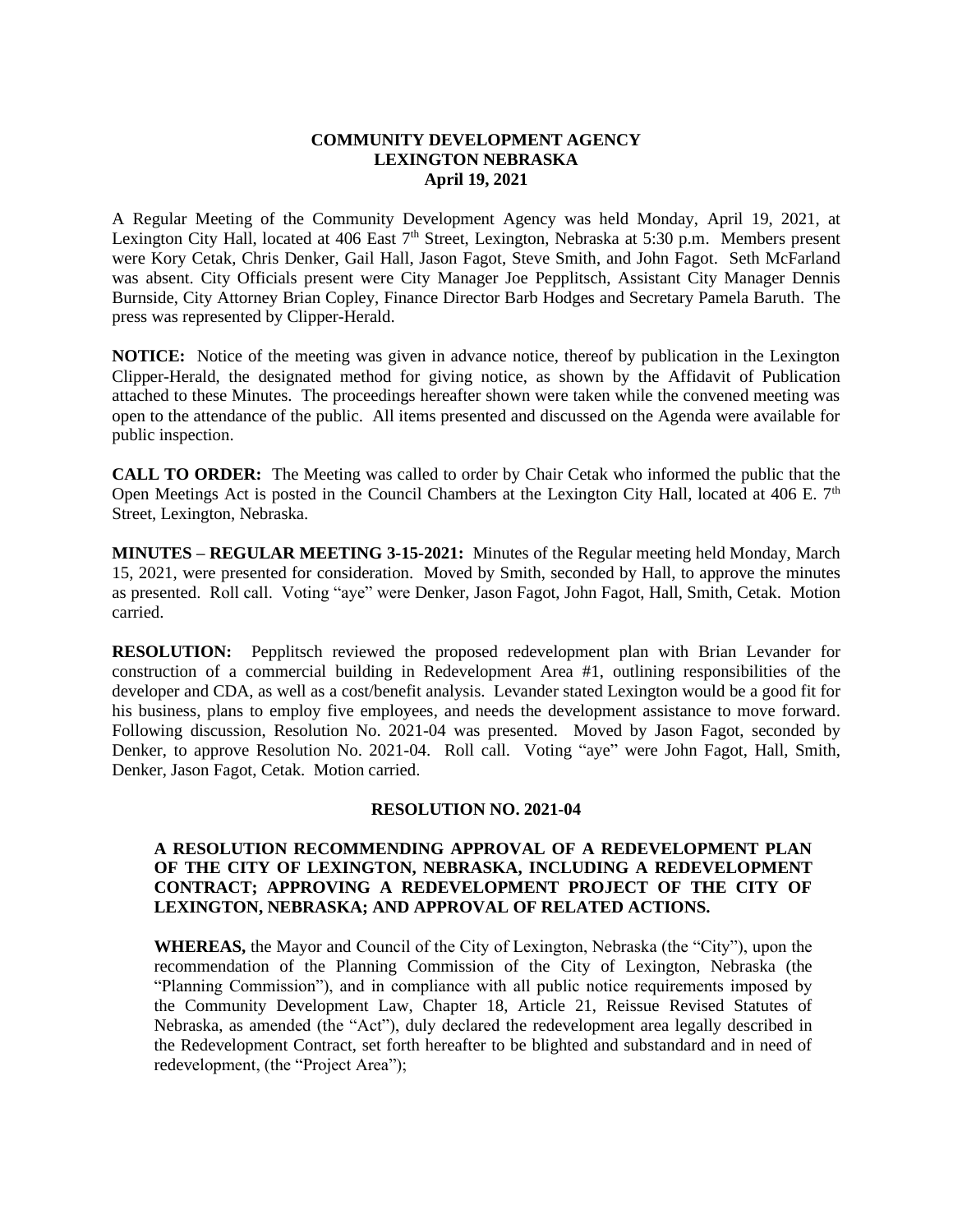**WHEREAS,** the Mayor and City Council of the City of Lexington, Nebraska, (the "City") by its Ordinance, created the Community Development Agency of Lexington, Nebraska (the "Agency") pursuant to Section 18-210.01 of the Act;

**WHEREAS,** pursuant to and in furtherance of the Act, the Levander Redevelopment Plan (the "Redevelopment Plan") which is contained in a Redevelopment Contract (collectively, the "Redevelopment Contract"), has been prepared and submitted to the Agency by Brian Levander (the "Redeveloper"), in the form attached hereto as Exhibit A, for the purpose of redeveloping the Project Area and includes a provision to divide certain ad valorem taxes as provided in Section 18-2147 of the Act on the Project Area legally described in Exhibit A to assist in the redevelopment thereof; and

**WHEREAS,** pursuant to the Redevelopment Contract, the Agency would agree to incur indebtedness and make a grant for the purposes specified in the Redevelopment Contract (the "Project") in accordance with and as permitted by the Act; and

**WHEREAS,** the Agency has made certain findings and pursuant thereto has determined that it is in the best interests of the Agency and the City to enter into the Redevelopment Contract and to carry out the transactions contemplated thereby.

## **NOW, THEREFORE, BE IT RESOLVED BY THE COMMUNITY DEVELOPMENT AGENCY OF LEXINGTON, NEBRASKA AS FOLLOWS:**

**Section 1.** The Agency has determined that the proposed land uses and building requirements in the Project Area are designed with the general purposes of accomplishing, and in conformance with the general plan of the City, a coordinated, adjusted, and harmonious development of the City and its environs which will, in accordance with present and future needs, promote health, safety, morals, order, convenience, prosperity and the general welfare, as well as efficiency in economy in the process of development; including, among other things, adequate provision for traffic, vehicular parking, the promotion of safety from fire, panic, and other dangers, adequate provisions for light and air, the promotion of the healthful and convenient distribution of population, the provision of adequate transportation, water, sewerage, and other public utilities, schools, parks, recreational and community facilities, and other public requirements, the promotion of sound design and arrangement, the wise and efficient expenditure of public funds, and the prevention of the recurrence of unsanitary or unsafe dwelling accommodations, or conditions of blight.

**Section 2.** The Agency has conducted a cost benefit analysis for the Project in accordance with the Act, as set forth in the Redevelopment Plan, and has found and hereby finds that the Project would not be economically feasible without the use of tax increment financing, the Project would not occur in the Project Area without the use of tax increment financing and the costs and benefits of the Project, including costs and benefits to other affected political subdivisions, the economy of the community, and the demand for public and private services, have been analyzed and have been found to be in the long term best interests of the community impacted by the Project.

**Section 3.** The Planning Commission of the City of Lexington has recommended approval of the Redevelopment Contract.

**Section 4.** In compliance with section 18-2114 of the Act, the Agency finds and determines as follows: (a) the Redevelopment Area constituting the Redevelopment Project is currently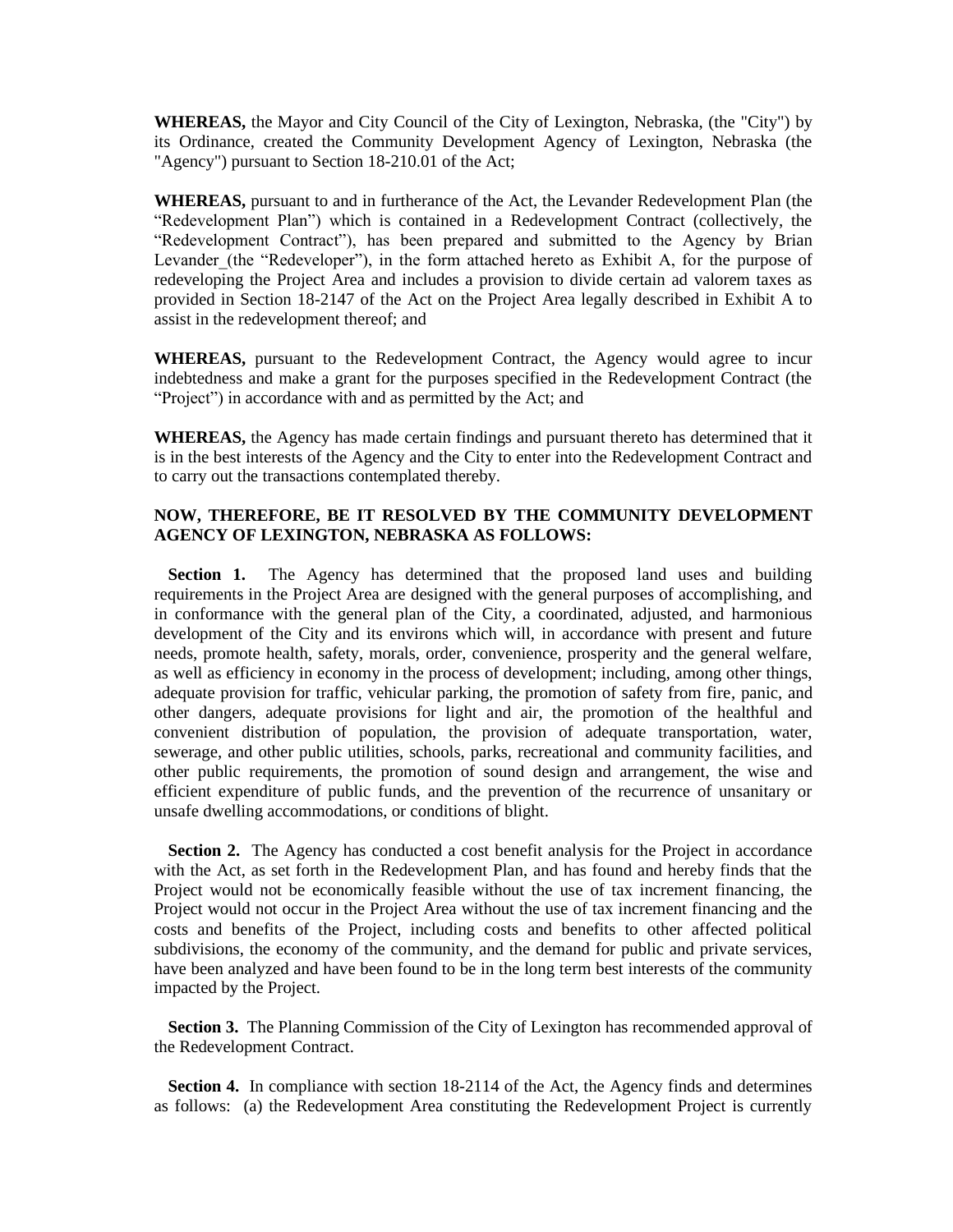owned by the Agency and the Agency shall receive \$25,000 from the sale of the redevelopment area; (b) the estimated cost of acquiring the project site and preparing the same for redevelopment is \$125,000; (c) the method of financing the Redevelopment Project shall be by issuance of tax increment note in the amount of \$125,000, the proceeds of which shall be granted to the Redeveloper for purposes of acquiring and preparing the project site, and legal costs and from other funds provided by the Redeveloper; and (d) no families or businesses will be displaced as a result of the project.

**Section 5.** The Agency recommends approval of the Redevelopment Contract and the Redevelopment Plan contained therein by the City Council.

**Section 6.** This resolution shall be in full force and effect from and after its passage and approval.

# **PASSED AND APPROVED this 19th day of April, 2021.**

**RESOLUTION:** Pepplitsch reviewed a final draft of a redevelopment contract with B&H Services Inc. dba ServiceMaster of Mid NE and the issuance of a Tax Increment Revenue Note. Following discussion, Resolution No. 2021-05 was presented. Moved by John Fagot, seconded by Smith, to approve Resolution No. 2021-05. Roll call. Voting "aye" were Jason Fagot, Hall, Denker, Smith, John Fagot, Cetak. Motion carried.

#### **RESOLUTION NO. 2021-05**

## **A RESOLUTION OF THE COMMUNITY DEVELOPMENT AGENCY OF LEXINGTON, NEBRASKA, APPROVING THE REDEVELOPMENT CONTRACT FOR THE SERVICE MASTER REDEVELOPMENT PROJECT AND AUTHORIZING THE USE OF TAX INCREMENT FINANCING FOR SAID PROJECT AND THE SALE OF THE REDEVELOPMENT AREA TO REDEVELOPER**.

#### **RECITALS**

**WHEREAS** the Community Development Agency of Lexington, Nebraska (the "CDA") has been established and authorized to undertake redevelopment activities and administer the programs and benefits available under the Community Development Law of the State of Nebraska, codified at Neb. Rev. Stat. § 18-2101, et. seq., as amended (the "Act").

**WHEREAS** the Redevelopment Plan for Redevelopment Area #1, as amended, includes a redevelopment project referred to as the Service Master Redevelopment Project (the "Project").

**WHEREAS** the CDA has prepared a redevelopment contract that will implement and govern the Project (the "Redevelopment Contract"), a copy of which is attached as Exhibit "A" and incorporated herein by this reference.

**WHEREAS** the CDA has determined that the Project would not be economically feasible as designed without the use of tax increment financing; the Project as designed would not occur in the Redevelopment Area without the use of tax increment financing; and the Project is in the long-term best interests of the community.

## **NOW THEREFORE, BE IT RESOLVED BY THE BOARD OF THE COMMUNITY DEVELOPMENT AGENCY OF LEXINGTON, NEBRASKA:**